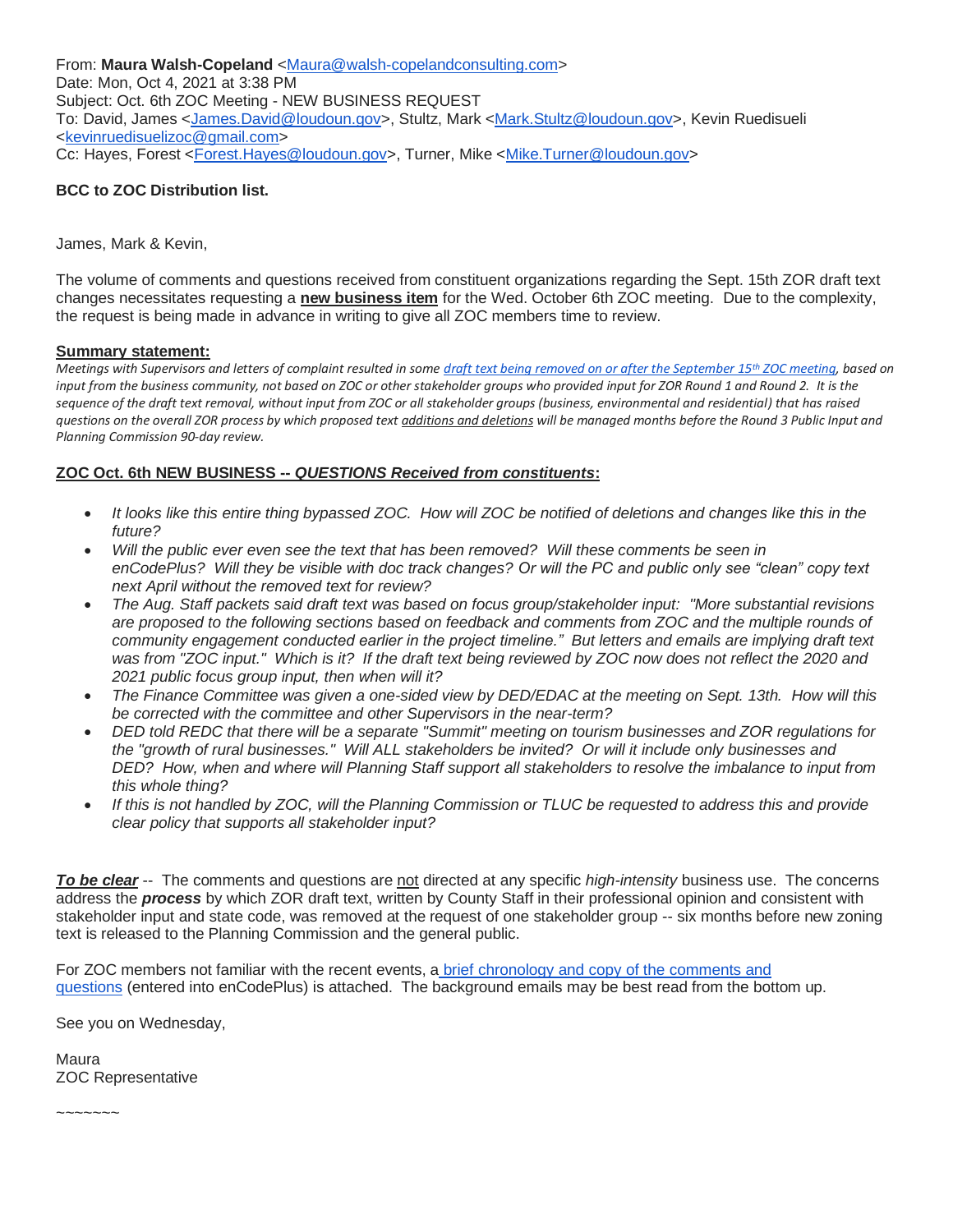---------- Forwarded message --------- From: **Maura Walsh-Copeland** [<Maura@walsh-copelandconsulting.com>](mailto:Maura@walsh-copelandconsulting.com) Date: Mon, Sep 27, 2021 at 3:45 PM Subject: Re: [EXTERNAL] Fwd: REDC ZOR Ad hoc Committee Meeting To: Turner, Valmarie [<Valmarie.Turner@loudoun.gov>](mailto:Valmarie.Turner@loudoun.gov) Cc: Fleger, Katie [<Katie.Fleger@loudoun.gov>](mailto:Katie.Fleger@loudoun.gov), Alta Jones [<altajones79@aol.com>](mailto:altajones79@aol.com), Avis Renshaw [<mom@momsapplepieco.com>](mailto:mom@momsapplepieco.com), Bartok, Robin [<Robin.W.Bartok@loudoun.gov>](mailto:Robin.W.Bartok@loudoun.gov), Beth Erickson [<erickson@visitloudoun.org>](mailto:erickson@visitloudoun.org), Blosser, Chris [<Chris.Blosser@loudoun.gov>](mailto:Chris.Blosser@loudoun.gov), Carey, Stacy [<Stacy.Carey@loudoun.gov>](mailto:Stacy.Carey@loudoun.gov), Chris VanVlack [<chris.vanvlack@lswcd.org>](mailto:chris.vanvlack@lswcd.org), Gem Bingol [<gbingol@pecva.org>](mailto:gbingol@pecva.org), Grafton Debutts [<gdebutts@loudounchamber.org>](mailto:gdebutts@loudounchamber.org), Janell Zurschmeide [<janell@dirtfarmbrewing.com>](mailto:janell@dirtfarmbrewing.com), Janet Kernan [<jankernan@mac.com>](mailto:jankernan@mac.com), Jeff Browning [<jeff@browningequipment.com>](mailto:jeff@browningequipment.com), K Foltman [<kelly.foltman@gmail.com>](mailto:kelly.foltman@gmail.com), Kardasz, Colleen [<Colleen.Kardasz@loudoun.gov>](mailto:Colleen.Kardasz@loudoun.gov), Lawrence Malone [<lpm.redc@gmail.com>](mailto:lpm.redc@gmail.com), Magistro, John [<John.Magistro@loudoun.gov>](mailto:John.Magistro@loudoun.gov), Rizer, Buddy [<Buddy.Rizer@loudoun.gov>](mailto:Buddy.Rizer@loudoun.gov), Wendy Bebie [<wendybebie@icloud.com>](mailto:wendybebie@icloud.com), Ray, Alaina [<Alaina.Ray@loudoun.gov>](mailto:Alaina.Ray@loudoun.gov), Al Van Huyck [<al.vanhuyck@gmail.com>](mailto:al.vanhuyck@gmail.com), Joe DONOVAN [<Jdonovan@beaconcapital.com>](mailto:Jdonovan@beaconcapital.com), Martha Polkey [<mp@loudouncoalition.org>](mailto:mp@loudouncoalition.org), John Adams [<adams@rockcroftfarm.com>](mailto:adams@rockcroftfarm.com), Tia Walbridge [<tiawalbridge@gmail.com>](mailto:tiawalbridge@gmail.com), [Pqweeks@aol.com](mailto:Pqweeks@aol.com) [<pqweeks@aol.com>](mailto:pqweeks@aol.com), owen snyder [<owensnyder1@gmail.com>](mailto:owensnyder1@gmail.com), Gladys [<gladysslewis@verizon.net>](mailto:gladysslewis@verizon.net), emily houston [<emilyzs@yahoo.com>](mailto:emilyzs@yahoo.com), Margaret Good [<margaretgood1@gmail.com>](mailto:margaretgood1@gmail.com), Madeline Skinner [<mfskinner202@gmail.com>](mailto:mfskinner202@gmail.com), Joyce Harris [<JZHarris@verizon.net>](mailto:JZHarris@verizon.net), ROBERT WRIGHT [<rcwright\\_va@comcast.net>](mailto:rcwright_va@comcast.net), Michael Myers [<mmyers@loudounwildlife.org>](mailto:mmyers@loudounwildlife.org), John [<johngriffinellis@gmail.com>](mailto:johngriffinellis@gmail.com), Tara's Rstar [<tara@rstarmail.com>](mailto:tara@rstarmail.com), emily southgate [<ewbsouthgate@gmail.com>](mailto:ewbsouthgate@gmail.com), Jennifer Worcester Moore [<jennifer@piedmontheritage.org>](mailto:jennifer@piedmontheritage.org), Robert Pollard [<pollardra@hotmail.com>](mailto:pollardra@hotmail.com), Price, Steve [<sprice@mccandlishlawyers.com>](mailto:sprice@mccandlishlawyers.com), Katie Johnson [<kejohnson86@gmail.com>](mailto:kejohnson86@gmail.com), Natalie Pien [<natcpien1@gmail.com>](mailto:natcpien1@gmail.com), Jim Hanna [<jimhanna12@gmail.com>](mailto:jimhanna12@gmail.com), [<pedaley@verizon.net>](mailto:pedaley@verizon.net), Paul Lawrence [<plawrence@waterskraus.net>](mailto:plawrence@waterskraus.net), Avis Renshaw [<ahveear@gmail.com>](mailto:ahveear@gmail.com), [<Roger.Vance@loudoun.gov>](mailto:Roger.Vance@loudoun.gov)

#### Valmarie,

Thank you for your quick response to our conversation last Thursday and the heads up note on Friday. As I have been asked to explain this matter at the LCPCC monthly meeting tomorrow (Tuesday), I do believe there are key clarifications/corrections to your summary and chronology that should be made.

Since the beginning of the Zoning Ordinance Rewrite in January, 2020, first ZOAG and then ZOC were positioned to function as a "*sounding board vs. writing regulations.*" (1/29/2020 PPT). ZOC was told at that time it would be reviewing proposed text written based on Round 1 and Round 2 Focus Group and Stakeholder input (meetings and documentation).

ZOC receives the draft text one week before each meeting for detailed review and initiation of comments in enCodePlus. On [August](https://loudouncoalition.org/wp-content/uploads/2021/08/08-25-2021-ZOC-Packet-USE-STANDARDS-1-REVIEW.pdf)  18<sup>th</sup> [ZOC received Use-Specific Standards packet](https://loudouncoalition.org/wp-content/uploads/2021/08/08-25-2021-ZOC-Packet-USE-STANDARDS-1-REVIEW.pdf) which contained draft text to be reviewed for the first time. This text was discussed at the August 25<sup>th</sup> meeting. The packet confirmed that the draft text was based on focus group/stakeholder input stating (p.2):

*"The use specific standards are proposed as a subsection of proposed Chapter 3, Uses. Carrying forward most of the existing regulations, proposed Section 3.06 condenses,*

*categorizes and alphabetizes the use-specific standards from the existing Zoning Ordinance into one section and appropriate subsections in a clear and concise manner. Edits and revisions have been made to make the language easier to understand and administer.*

*More substantial revisions are proposed to the following sections based on feedback and comments from ZOC and the multiple rounds of community engagement conducted earlier in the project timeline."*

*1) Bed and Breakfast Homestay, Bed and Breakfast Inn, Country Inn, and Rural Resorts (Section 3.06.03.01) 2) Brewery, Limited (Section 3.06.08.04)*

A [second meeting packet was distributed on September 1](https://loudouncoalition.org/wp-content/uploads/2021/09/09-08-21-ZOC-Packet-USE-STANDARDS-2.pdf)st for discussion at the September 8<sup>th</sup> meeting. Both of these packets contained text written by Staff/Consultants based on all Round 1 and 2 stakeholder inputs -- reviewed/seen for the first time at the two ZOC meetings -- that was consistent with Staff's recommendations in 2014, with ordinances in other VA counties, and with Round 1 and Round 2 public input in 2020/2021.

Subsequently, meetings with Supervisors and letters of complaint resulted in some [draft text being removed on or after the](https://loudouncoalition.org/wp-content/uploads/2021/10/2021_09-15-ZOR-Draft-Text-Removed-Ltrs-Emails.pdf) [September 15th ZOC meeting,](https://loudouncoalition.org/wp-content/uploads/2021/10/2021_09-15-ZOR-Draft-Text-Removed-Ltrs-Emails.pdf) based on input from the business community, not based on ZOC or other stakeholder groups who provided input for Round 1 and Round 2.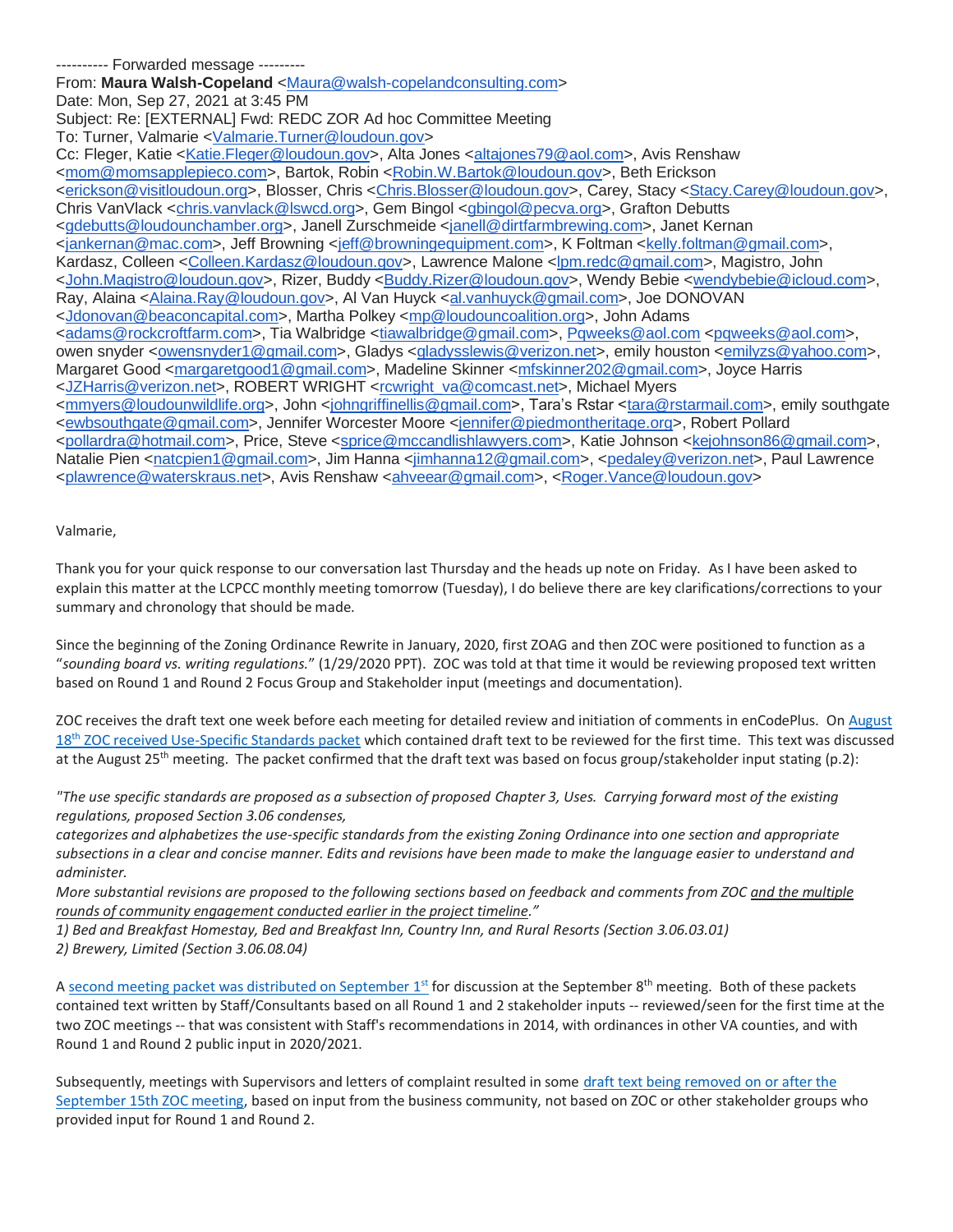It is the sequence of the draft text removal, without input from ZOC or all stakeholder groups (business, environmental and residential) that has raised questions on the overall ZOR process by which proposed text *additions and deletions* will be managed months before the Round 3 Public Input and Planning Commission 90-day review.

Thank you,

Maura LCPCC ZOC Representative, REDC ZOR Ad-Hoc Committee Member & LCPCC Zoning Committee Chair

 $~\sim$   $~\sim$   $~\sim$   $~\sim$ 

*M*aura *W*alsh-*C*opeland

---------- Forwarded message ---------

From: **Turner, Valmarie** [<Valmarie.Turner@loudoun.gov>](mailto:Valmarie.Turner@loudoun.gov) Date: Mon, Sep 27, 2021 at 1:23 PM Subject: RE: [EXTERNAL] Fwd: REDC ZOR Ad hoc Committee Meeting To: Fleger, Katie [<Katie.Fleger@loudoun.gov>](mailto:Katie.Fleger@loudoun.gov), Alta Jones [<altajones79@aol.com>](mailto:altajones79@aol.com), Avis Renshaw [<mom@momsapplepieco.com>](mailto:mom@momsapplepieco.com), Bartok, Robin [<Robin.W.Bartok@loudoun.gov>](mailto:Robin.W.Bartok@loudoun.gov), Beth Erickson [<erickson@visitloudoun.org>](mailto:erickson@visitloudoun.org), Blosser, Chris [<Chris.Blosser@loudoun.gov>](mailto:Chris.Blosser@loudoun.gov), Carey, Stacy [<Stacy.Carey@loudoun.gov>](mailto:Stacy.Carey@loudoun.gov), Chris VanVlack [<chris.vanvlack@lswcd.org>](mailto:chris.vanvlack@lswcd.org), Gem Bingol [<gbingol@pecva.org>](mailto:gbingol@pecva.org), Grafton Debutts [<gdebutts@loudounchamber.org>](mailto:gdebutts@loudounchamber.org), Janell Zurschmeide [<janell@dirtfarmbrewing.com>](mailto:janell@dirtfarmbrewing.com), Janet Kernan [<jankernan@mac.com>](mailto:jankernan@mac.com), Jeff Browning [<jeff@browningequipment.com>](mailto:jeff@browningequipment.com), K Foltman [<kelly.foltman@gmail.com>](mailto:kelly.foltman@gmail.com), Kardasz, Colleen [<Colleen.Kardasz@loudoun.gov>](mailto:Colleen.Kardasz@loudoun.gov), Lawrence Malone [<lpm.redc@gmail.com>](mailto:lpm.redc@gmail.com), Magistro, John [<John.Magistro@loudoun.gov>](mailto:John.Magistro@loudoun.gov), Maura Walsh-Copeland [<maura@walsh-copelandconsulting.com>](mailto:maura@walsh-copelandconsulting.com), Rizer, Buddy [<Buddy.Rizer@loudoun.gov>](mailto:Buddy.Rizer@loudoun.gov), Wendy Bebie [<wendybebie@icloud.com>](mailto:wendybebie@icloud.com), Ray, Alaina [<Alaina.Ray@loudoun.gov>](mailto:Alaina.Ray@loudoun.gov)

Maura, et. al:

Thank you for raising these concerns and for your ongoing dedication to the ZO Rewrite effort. Clearly, whether to add regulations for limited breweries in the use specific standards section of the ZO has generated significant community and ZOC interest. I have discussed your concerns with staff and want to give a full synopsis of the process.

As you will recall, the process for ZOC review of draft text was discussed with the ZOC members at the beginning of the ZOC deliberations. The ZOC discussed a range of issues during the first several months of meetings and staff has been preparing draft text in response to those discussions. This initial draft text is not necessarily staff's recommendation but either a starting point for the ZOC to consider and discuss or a synopsis of ZOC comments. As you are aware, ZOC members submit comments, questions, and suggested edits which are captured in the EnCodePlus online zoning platform and converted to a spreadsheet. Staff then responds to each comment in EnCodePlus, and provides those responses via spreadsheet back to the ZOC members for full transparency on any staff modifications to the text in response to the comments. This is considered the "pre-referral" phase.

As you may also recall, because of the voluminous materials ZOC and staff must work through during this phase, it was decided at the beginning of the process that any text revisions staff makes subsequent to ZOC's pre-referral input would not immediately be brought back to ZOC for further review until this first pre-referral phase is complete. However, the comment spreadsheets are provided back to ZOC with staff responses throughout the process and the ZOC members can access EnCodePlus to see staff's revisions and responses in real-time – giving ZOC members the ability to track the changes immediately. Also, following the pre-referral phase the revised draft ZO will be brought back to ZOC for additional review and comment.

As staff reviews ZOC input and considers revisions to the ZO during this pre-referral phase, staff conducts additional vetting with consultants, groups that may be most affected by certain proposed revisions, and other departments and agencies.

Staff explored adding language for breweries, in response to initial input from ZOC members, to create a distinction between by-right daily operations, by-right brewery events up to a specified number of attendees, and special events that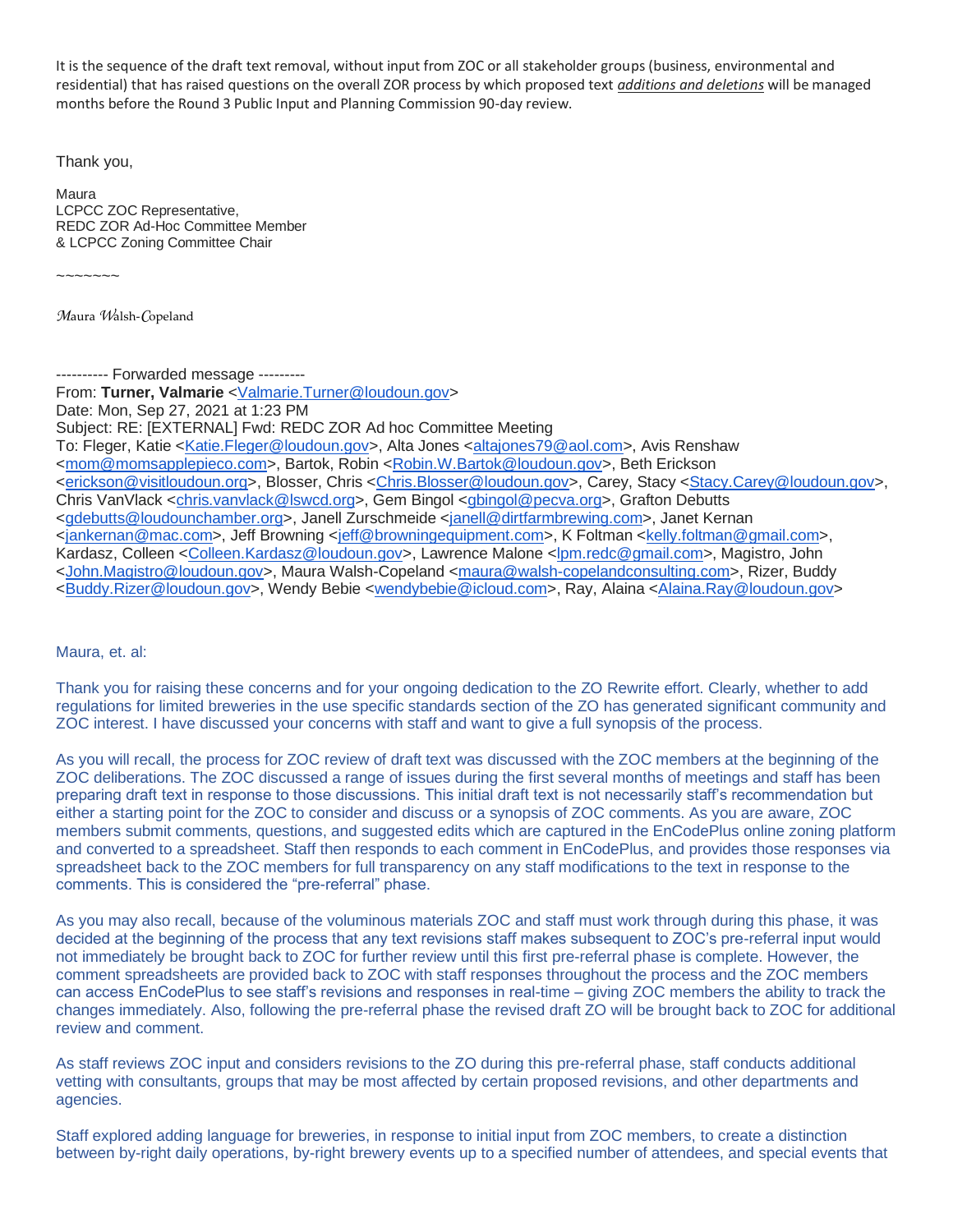would require special event permit review. The initial draft language was not a staff recommendation, but a starting point for ZOC review and discussion. In response to this draft text, staff received input from the community both in support and opposed to the potential revisions. Staff continued to vet the draft language with stakeholders who would be most impacted by the revisions and with the Department of Economic Development, which is intricately involved in the County's rural economy efforts. This vetting revealed that the revisions desired by some ZOC members and community members would likely result in significant hardships for existing businesses that have already been negatively impacted over the last 18 months due to COVID-19 restrictions. Staff determined – by, again, thoroughly vetting the draft language – that supporting regulations that would harm existing business would negatively impact the rural economy; which is not the intent of the ZO Rewrite.

In keeping with the established process for ZOC review, the comment spreadsheets were provided back to ZOC reflecting staff's current position regarding changes to the brewery regulations. These responses were also immediately made available for ZOC review in EnCodePlus. Staff's draft recommendations will also be brought back to the ZOC for further review during the 90-day public referral process. Once the 90-day referral phase is complete, staff will finalize any additional revisions in response to the referral comments and prepare the draft ZO for presentation to the Planning Commission (Commission). It is important to note that the version of the draft ZO that is presented to the Commission will be a "staff recommended" document. Therefore, not all recommendations made by ZOC members, community groups, and the public will be reflected in the draft ZO, as staff may not agree with or be able to support some recommendations. However, all comments, suggested edits, and recommendations provided by the ZOC members, community groups, and the public will be transmitted to the Commission and any topics that were especially controversial or that staff could not support during the ZOC deliberations will be brought to the Commission's attention for further discussion. The Commission will have the opportunity to evaluate staff's recommendations, ZOC input, and feedback from community groups, stakeholders, and the public before making their recommendations to the Board of Supervisors.

It is still early in the ZO Rewrite project timeline and there will continue to be numerous opportunities for community groups and citizens to provide comments on draft conceptual regulations. We want to hear from everyone in this important process. The public can continue to check [www.loudoun.gov/zoningordinancerewrite](http://www.loudoun.gov/zoningordinancerewrite) for project information and dates.

Thanks again for all that you do!

Valmarie

**Valmarie H. Turner Assistant County Administrator** Office of the County Administrator 1 Harrison St., S.E., 5<sup>th</sup> Floor Leesburg, Virginia 20175 (703) 777-0502 (Direct) (703) 777-0325 (Fax) [Valmarie.Turner@loudoun.gov](mailto:Valmarie.Turner@loudoun.gov)

---------- Forwarded message --------- From: **Maura Walsh-Copeland** [<Maura@walsh-copelandconsulting.com>](mailto:Maura@walsh-copelandconsulting.com) Date: Fri, Sep 24, 2021 at 4:02 PM Subject: Fwd: REDC ZOR Ad hoc Committee Meeting To: David, James [<James.David@loudoun.gov>](mailto:James.David@loudoun.gov) Cc: Ray, Alaina [<Alaina.Ray@loudoun.gov>](mailto:Alaina.Ray@loudoun.gov), Turner, Valmarie [<Valmarie.Turner@loudoun.gov>](mailto:Valmarie.Turner@loudoun.gov)

James,

Sorry I was not able to reach you today for a "heads up " The purpose of my call was to alert you that 1. I have received several inquiries based on the following two emails being circulated more broadly than the distribution lists below (as does happen with anything on the internet);

2. Concerns have also been voiced regarding the Loudoun Chamber's Sept. 15th letter to the BOS stating, "*their [ZOC's] attempt, without merit or objective basis, to apply overly restricting specific use standards to these businesses that either conflict with state code or are not required of other use types,*" as this statement is false on three points, and

3. Questions and concerns regarding the process by which STAFF-PREPARED ZOR draft text was removed due to complaints from rural tourism businesses without balanced input from other stakeholders.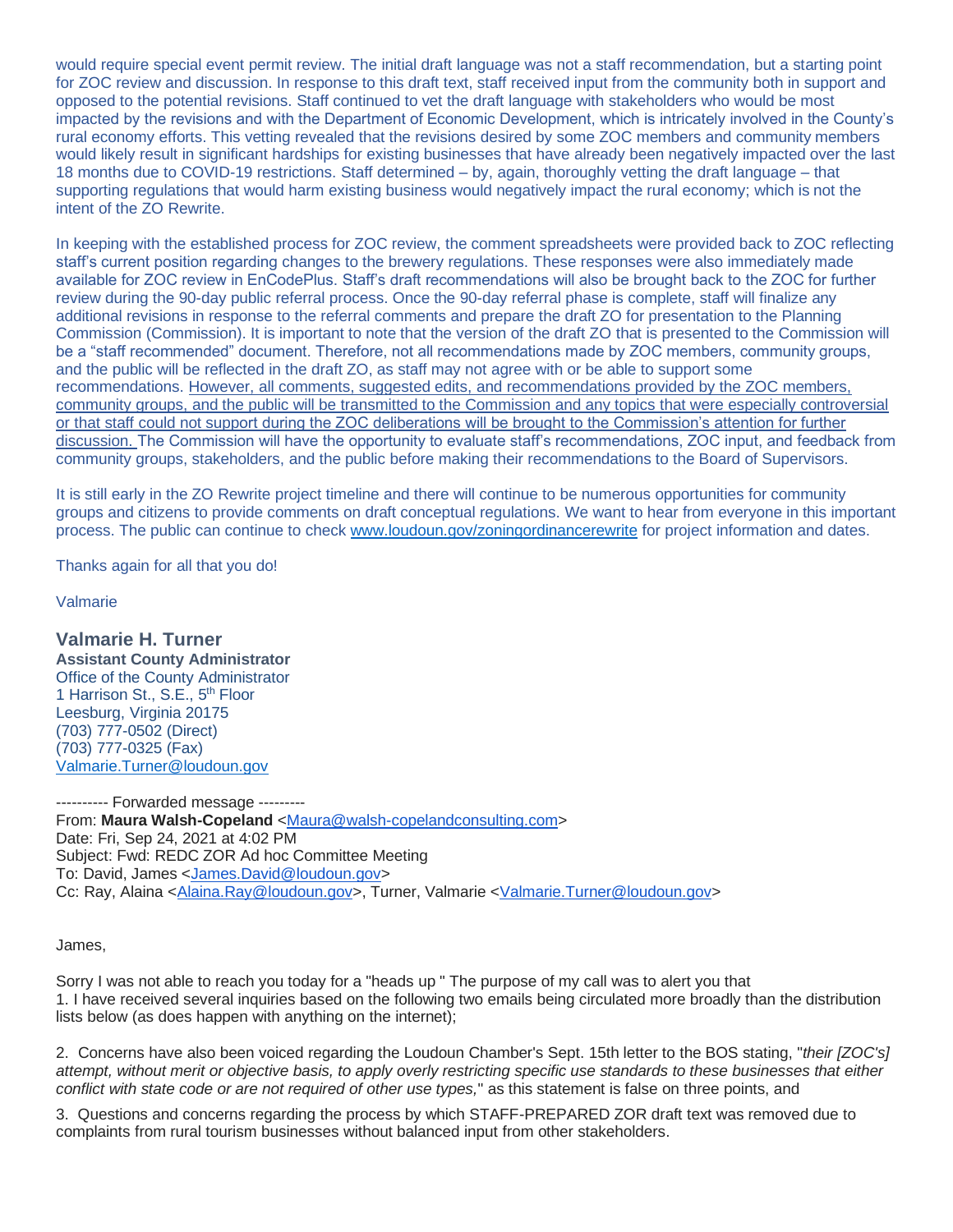As you are keenly aware, ZOC *reviews* draft text written by STAFF and your consultants with their professional opinion based on over 18 months' review of [Round 1 and Round 2 focus group public input](https://urldefense.com/v3/__https:/loudouncoalition.org/2020/07/additional-public-input/__;!!IvMiCv_-VA!nqj3aqq7Twpq_g1cUkOTr4A9kXRPrXN93XfE8Jk6T7tBYQpDaP86FVTTtWcz2Imv-LbzsMei$) from business, environmental and residential interests. Text was not written by ZOC. The ZOR draft text prepared was also consistent with Staff's professional opinion seven years ago, which was also struck in 2014 (at the request of ZOAG, PC and business interests -- a comment received was "*deja vu*").

As discussed with Valmarie, the removal of text drafted by Staff at the complaint/request of rural tourism businesses - before ZOC, Planning Commission or public notice or review -- is being questioned as being highly inappropriate and an unbalanced decision in light of all Round 1 and Round 2 focus group input and supporting materials provided.

Contrary to Ms. Erickson's statement, these changes were not clearly outlined at the Sept. 15th ZOC meeting and are now beginning to be understood more widely due to the circulating emails. As an immediate step, I strongly recommend that a ZOR Staff member attend or monitor the REDC ZOR Ad-Hoc committee meeting on Wed. Sept. 29th at 4pm to ensure an accurate explanation for how and why these unbalanced actions were made is provided, and control of incorrect information to not further exacerbate gasoline being poured on a growing bonfire.

Thank you,

Maura LCPCC ZOC Representative

 $\sim$ ~~~~~

*M*aura *W*alsh-*C*opeland

From: Beth Erickson [<erickson@visitloudoun.org>](mailto:erickson@visitloudoun.org)

**Sent:** Wednesday, September 15, 2021 2:14 PM

**To:** Chris Suarez [<chris.suarez@bearchasebrew.com>](mailto:chris.suarez@bearchasebrew.com); [janell@dirtfarmbrewing.com;](mailto:janell@dirtfarmbrewing.com) Tolga Baki [<tolga@hillsboroughwine.com>](mailto:tolga@hillsboroughwine.com); Marty Dougherty [<marty@bchordbrewing.com>](mailto:marty@bchordbrewing.com); Ronda Powell [<ronda@old690.com>](mailto:ronda@old690.com); Blosser, Chris [<Chris.Blosser@loudoun.gov>](mailto:Chris.Blosser@loudoun.gov); John Branding [<john@wheatlandspring.com>](mailto:john@wheatlandspring.com); 'Grafton DeButts [\(gdebutts@loudounchamber.org\)](mailto:gdebutts@loudounchamber.org)' [<gdebutts@loudounchamber.org>](mailto:gdebutts@loudounchamber.org); [briarpatchbandb@gmail.com;](mailto:briarpatchbandb@gmail.com) Aimee Henkle [\(aimee@lostcreekwinery.com\)](mailto:aimee@lostcreekwinery.com) [<aimee@lostcreekwinery.com>](mailto:aimee@lostcreekwinery.com); bozzofamilyvineyards1 [<bozzofamilyvineyards1@verizon.net>](mailto:bozzofamilyvineyards1@verizon.net); Janet Kernan [<jan@bleufrogvineyards.com>](mailto:jan@bleufrogvineyards.com)

## **Subject:** [EXTERNAL] Update on draft ZOC language

Staff briefed ZOC this morning that they are walking back proposed draft revisions to Use Specific Standards for "Brewery, Limited" as well as "B&B, Country Inn and Rural Resort" after hearing from DED/Visit Loudoun/Chamber as well as members of the industry about the hardships it would put on existing businesses. I imagine that when we see winery ordinances, they will follow accordingly, but I do not have anything specific to share.

Please find the revised language attached.

This is a critical step but I imagine it will be only one in the process and that members of ZOC may request language be added back in. That's why I believe continued education is important. I also want to share that at this week's [Finance/Government Operations and Economic Development Committee](https://www.loudoun.gov/4864/Standing-Committees) there was a report from EDAC (Economic Development Advisory Commission) that shared their concern for the amount of time ZOC is spending on rural businesses when the direction was to largely leave the rural policy area alone. They also voiced concern about imposing new restrictions on businesses. That was a helpful and timely report that was very well received.

On behalf of the industry, I have thanked Buddy, Colleen and Chris as DED's insight has been invaluable. The Chamber has also been hard at work on this issue and I've copied Grafton to not only keep him in the loop, but to thank them for their support. May I suggest that an email be sent to the Board of Supervisors for their support—especially to Supervisors Kershner and Buffington and their staff?

Our industry has a lot of allies and Staff recognizing the importance of preserving our rural economy is good news. Frankly, this entire email is good news.

Have a great afternoon.

Beth Erickson, CTA, CDME President & CEO 112-G South Street, SE Leesburg, VA 20175